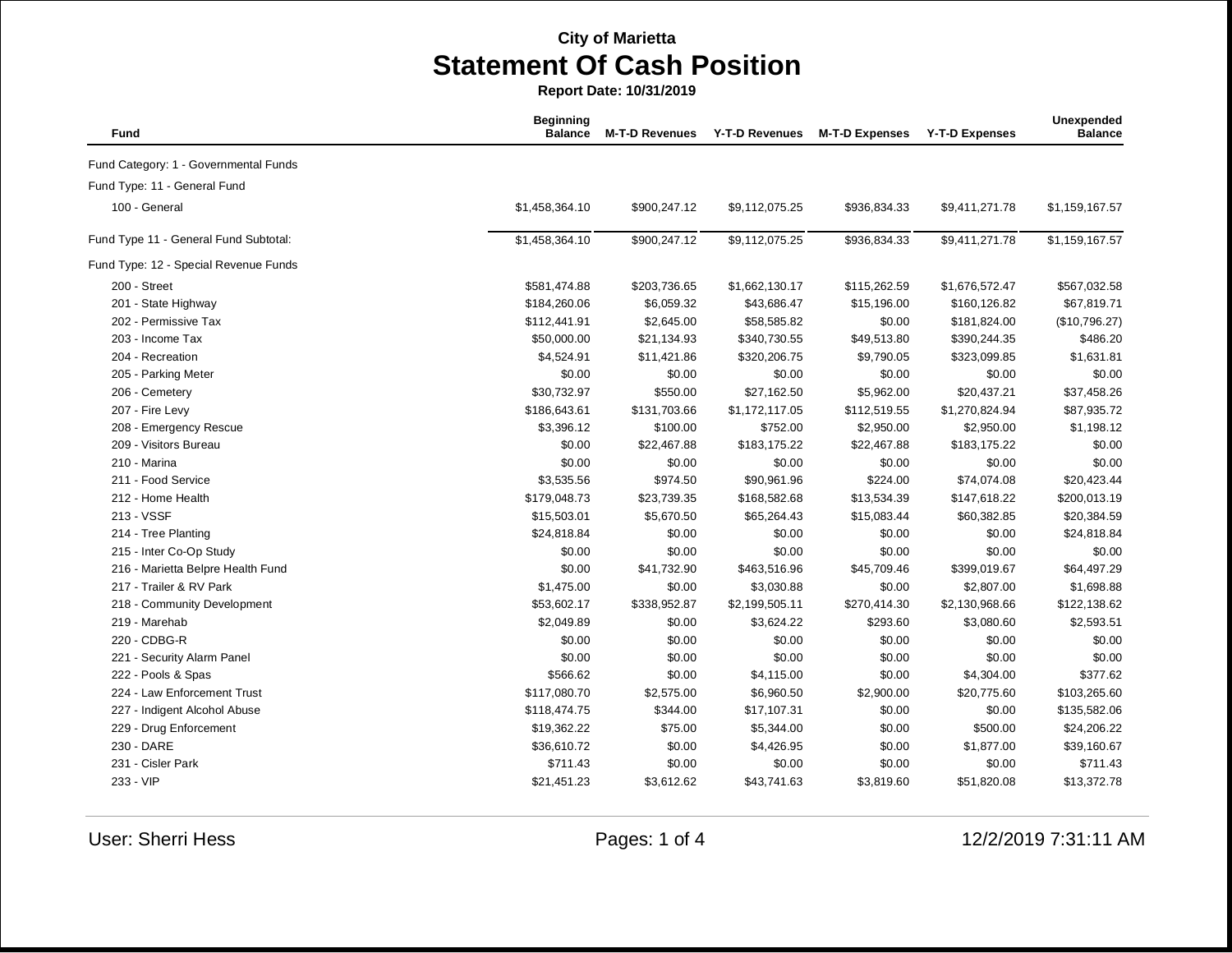| <b>Fund</b>                                    | <b>Beginning</b><br><b>Balance</b> | <b>M-T-D Revenues</b> | Y-T-D Revenues | <b>M-T-D Expenses</b> | <b>Y-T-D Expenses</b> | Unexpended<br><b>Balance</b> |
|------------------------------------------------|------------------------------------|-----------------------|----------------|-----------------------|-----------------------|------------------------------|
| 236 - FEMA                                     | \$0.00                             | \$0.00                | \$72,726.47    | \$72,726.47           | \$72,726.47           | \$0.00                       |
| 239 - Court Computer                           | \$165,393.64                       | \$5,569.53            | \$160,526.17   | \$3,543.80            | \$50,562.48           | \$275,357.33                 |
| 240 - Court Capital                            | \$298,085.08                       | \$17,166.50           | \$170,430.69   | \$9,653.92            | \$65,879.78           | \$402,635.99                 |
| 241 - Utility Line Relocation                  | \$7,571.24                         | \$0.00                | \$0.00         | \$0.00                | \$0.00                | \$7,571.24                   |
| 243 - Domestic Violence                        | \$21,773.59                        | \$0.00                | \$31,037.31    | \$3,951.80            | \$35,949.03           | \$16,861.87                  |
| 246 - Traffic Signals                          | \$0.00                             | \$0.00                | \$0.00         | \$0.00                | \$0.00                | \$0.00                       |
| 249 - Community Corrections                    | \$4,203.80                         | \$49,480.00           | \$197,918.50   | \$15,870.06           | \$166,881.86          | \$35,240.44                  |
| 250 - Marietta Harbor                          | \$737.95                           | \$0.00                | \$0.00         | \$0.00                | \$0.00                | \$737.95                     |
| 256 - Lazy River                               | \$0.00                             | \$0.00                | \$0.00         | \$0.00                | \$0.00                | \$0.00                       |
| 257 - Gutberlet Armory                         | \$0.00                             | \$0.00                | \$0.00         | \$0.00                | \$0.00                | \$0.00                       |
| 258 - Police Training                          | \$23,004.89                        | \$0.00                | \$0.00         | \$0.00                | \$0.00                | \$23,004.89                  |
| 259 - Home Sewage                              | \$0.00                             | \$0.00                | \$0.00         | \$0.00                | \$0.00                | \$0.00                       |
| 260 - Utility Conservation                     | \$9,882.10                         | \$0.00                | \$0.00         | \$0.00                | \$0.00                | \$9,882.10                   |
| 261 - Employee Payroll Reserve                 | \$0.00                             | \$0.00                | \$0.00         | \$0.00                | \$0.00                | \$0.00                       |
| 262 - Local Indigent Drivers                   | \$61,863.28                        | \$988.01              | \$12,004.84    | \$0.00                | \$0.00                | \$73,868.12                  |
| 263 - Recovery-JAG                             | \$0.00                             | \$0.00                | \$0.00         | \$0.00                | \$0.00                | \$0.00                       |
| 264 - Neighborhood Stabilization               | \$0.00                             | \$0.00                | \$0.00         | \$0.00                | \$0.00                | \$0.00                       |
| 265 - Court Security Fund                      | \$919.00                           | \$999.00              | \$11,173.00    | \$0.00                | \$0.00                | \$12,092.00                  |
| 266 - Court Probation Services                 | \$47,833.89                        | \$15,617.00           | \$169,163.85   | \$16,951.50           | \$154,959.66          | \$62,038.08                  |
| 267 - Court Prob Impr & Incentive              | \$133,109.58                       | \$49,581.00           | \$119,312.50   | \$22,648.98           | \$182,086.36          | \$70,335.72                  |
| 268 - Integrated Case Mgt Fund                 | \$0.00                             | \$0.00                | \$0.00         | \$0.00                | \$0.00                | \$0.00                       |
| 269 - Parking Lot Fund                         | \$226,868.22                       | \$5,045.00            | \$63,708.40    | \$1,289.53            | \$14,259.38           | \$276,317.24                 |
| 270 - Mtta Comm Center at The Armory           | \$13,477.48                        | \$5,760.00            | \$32,482.47    | \$3,179.50            | \$30,803.64           | \$15,156.31                  |
| 271 - Gold Star Park Fund                      | \$8,403.51                         | \$14,282.54           | \$17,294.54    | \$49,989.00           | \$55,403.47           | (\$29,705.42)                |
| 272 - Start Westward Monument Fund             | \$0.00                             | \$0.00                | \$0.00         | \$0.00                | \$0.00                | \$0.00                       |
| Fund Type 12 - Special Revenue Funds Subtotal: | \$2,770,892.58                     | \$981,984.62          | \$7,942,506.90 | \$885,445.22          | \$7,935,994.75        | \$2,777,404.73               |
| Fund Type: 13 - Debt Service Funds             |                                    |                       |                |                       |                       |                              |
| 300 - Bond & Note                              | \$89,951.73                        | \$0.00                | \$55,150.80    | \$0.00                | \$38,805.00           | \$106,297.53                 |
| Fund Type 13 - Debt Service Funds Subtotal:    | \$89,951.73                        | \$0.00                | \$55,150.80    | \$0.00                | \$38,805.00           | \$106,297.53                 |
| Fund Type: 14 - Capitol Project Funds          |                                    |                       |                |                       |                       |                              |
| 400 - Capital Improvement                      | \$678,270.90                       | \$63,924.03           | \$4,246,354.67 | \$84,208.75           | \$4,536,937.30        | \$387,688.27                 |
| 406 - Water Construction                       | \$0.00                             | \$0.00                | \$0.00         | \$0.00                | \$0.00                | \$0.00                       |
| 410 - Bike Path                                | \$0.00                             | \$0.00                | \$0.00         | \$0.00                | \$0.00                | \$0.00                       |
| 415 - Access Road                              | \$3,639.00                         | \$0.00                | \$0.00         | \$0.00                | \$0.00                | \$3,639.00                   |
|                                                |                                    |                       |                |                       |                       |                              |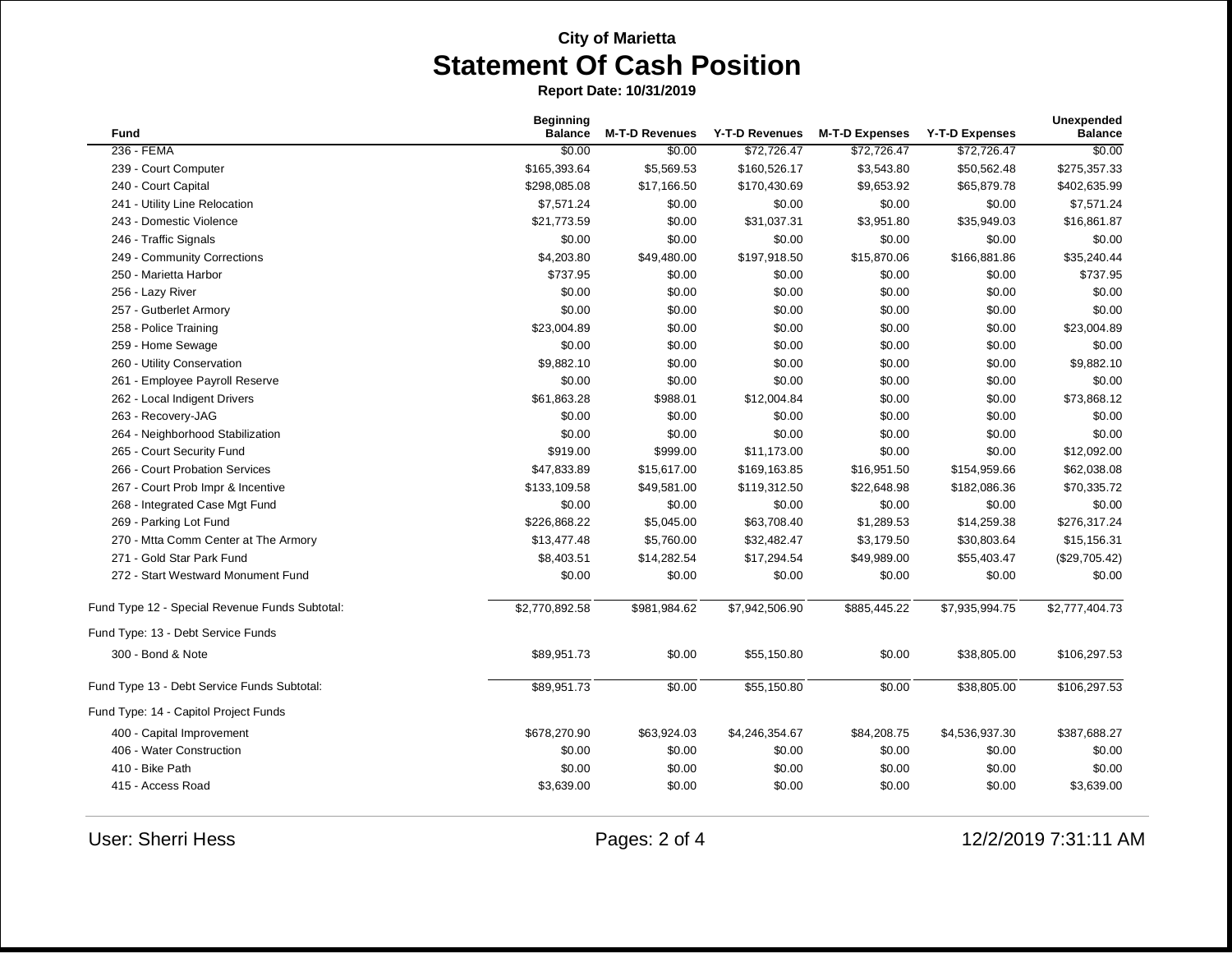| Fund                                            | <b>Beginning</b><br><b>Balance</b> | <b>M-T-D Revenues</b> | Y-T-D Revenues  | <b>M-T-D Expenses</b> | <b>Y-T-D Expenses</b> | Unexpended<br><b>Balance</b> |
|-------------------------------------------------|------------------------------------|-----------------------|-----------------|-----------------------|-----------------------|------------------------------|
| 416 - St Rt 7 TIF                               | \$0.00                             | \$0.00                | \$0.00          | \$0.00                | \$0.00                | \$0.00                       |
| 418 - WW Facilities Up-Grade                    | \$381,648.75                       | \$33,521.01           | \$220,435.05    | \$23,271.44           | \$226,561.10          | \$375,522.70                 |
| 419 - Aquatic Center                            | \$0.00                             | \$0.00                | \$0.00          | \$0.00                | \$0.00                | \$0.00                       |
| 420 - Armory Community Foundation               | \$0.00                             | \$0.00                | \$39,399.47     | \$0.00                | \$39,399.47           | \$0.00                       |
| 421 - 1st Colony TIF                            | \$0.00                             | \$0.00                | \$112,364.96    | \$0.00                | \$112,364.96          | \$0.00                       |
| 429 - Armory Cultural Facilities Gym            | \$4,354.09                         | \$1,015.75            | \$81,167.97     | \$1,015.75            | \$85,522.06           | \$0.00                       |
| 430 - Fire Income Tax Fund .10                  | \$0.00                             | \$53,914.03           | \$463,258.57    | \$1,128.24            | \$24,300.93           | \$438,957.64                 |
| 431 - Street Income Tax Fund .05                | \$0.00                             | \$26,957.02           | \$231,629.30    | \$142,040.00          | \$255,838.00          | (\$24,208.70)                |
| Fund Type 14 - Capitol Project Funds Subtotal:  | \$1,067,912.74                     | \$179,331.84          | \$5,394,609.99  | \$251,664.18          | \$5,280,923.82        | \$1,181,598.91               |
| Fund Category 1 - Governmental Funds Subtotal:  | \$5,387,121.15                     | \$2,061,563.58        | \$22,504,342.94 | \$2,073,943.73        | \$22,666,995.35       | \$5,224,468.74               |
| Fund Category: 2 - Proprietary Funds            |                                    |                       |                 |                       |                       |                              |
| Fund Type: 21 - Enterprise Funds                |                                    |                       |                 |                       |                       |                              |
| 500 - Water                                     | \$2,970,248.36                     | \$297,591.27          | \$3,663,193.90  | \$273,151.29          | \$2,697,332.50        | \$3,936,109.76               |
| 501 - Sewer                                     | \$4,496,269.86                     | \$380,427.05          | \$4,155,142.34  | \$213,617.67          | \$3,289,927.47        | \$5,361,484.73               |
| 502 - Water Deposit Guarantee                   | \$108,979.88                       | \$1,360.00            | \$1,360.00      | \$0.00                | \$0.00                | \$110,339.88                 |
| 503 - Sanitary Sewer Surplus                    | \$0.00                             | \$0.00                | \$0.00          | \$0.00                | \$0.00                | \$0.00                       |
| 504 - Sewer Replacement                         | \$715,714.28                       | \$0.00                | \$0.00          | \$0.00                | \$0.00                | \$715,714.28                 |
| 505 - Water Replacement                         | \$250,000.00                       | \$0.00                | \$0.00          | \$0.00                | \$0.00                | \$250,000.00                 |
| 506 - Utility Reserve                           | \$0.00                             | \$0.00                | \$0.00          | \$0.00                | \$0.00                | \$0.00                       |
| Fund Type 21 - Enterprise Funds Subtotal:       | \$8,541,212.38                     | \$679,378.32          | \$7,819,696.24  | \$486,768.96          | \$5,987,259.97        | \$10,373,648.65              |
| Fund Category 2 - Proprietary Funds Subtotal:   | \$8,541,212.38                     | \$679,378.32          | \$7,819,696.24  | \$486,768.96          | \$5,987,259.97        | \$10,373,648.65              |
| Fund Category: 3 - Fiduciary Funds              |                                    |                       |                 |                       |                       |                              |
| Fund Type: 32 - Investment Trust Funds          |                                    |                       |                 |                       |                       |                              |
| 750 - Cemetery Trust                            | \$166,459.37                       | \$0.00                | \$3,462.50      | \$0.00                | \$0.00                | \$169,921.87                 |
| Fund Type 32 - Investment Trust Funds Subtotal: | \$166,459.37                       | \$0.00                | \$3,462.50      | \$0.00                | \$0.00                | \$169,921.87                 |
| Fund Type: 34 - Agency Funds                    |                                    |                       |                 |                       |                       |                              |
| 702 - Veterans Memorial                         | \$911.17                           | \$0.00                | \$0.00          | \$0.00                | \$0.00                | \$911.17                     |
| 703 - Un-Claimed Money                          | \$10,249.11                        | \$0.00                | \$11,424.31     | \$0.00                | \$0.00                | \$21,673.42                  |
| Fund Type 34 - Agency Funds Subtotal:           | \$11,160.28                        | \$0.00                | \$11,424.31     | \$0.00                | \$0.00                | \$22,584.59                  |
| <b>User: Sherri Hess</b>                        |                                    | Pages: 3 of 4         |                 |                       |                       | 12/2/2019 7:31:11 AM         |